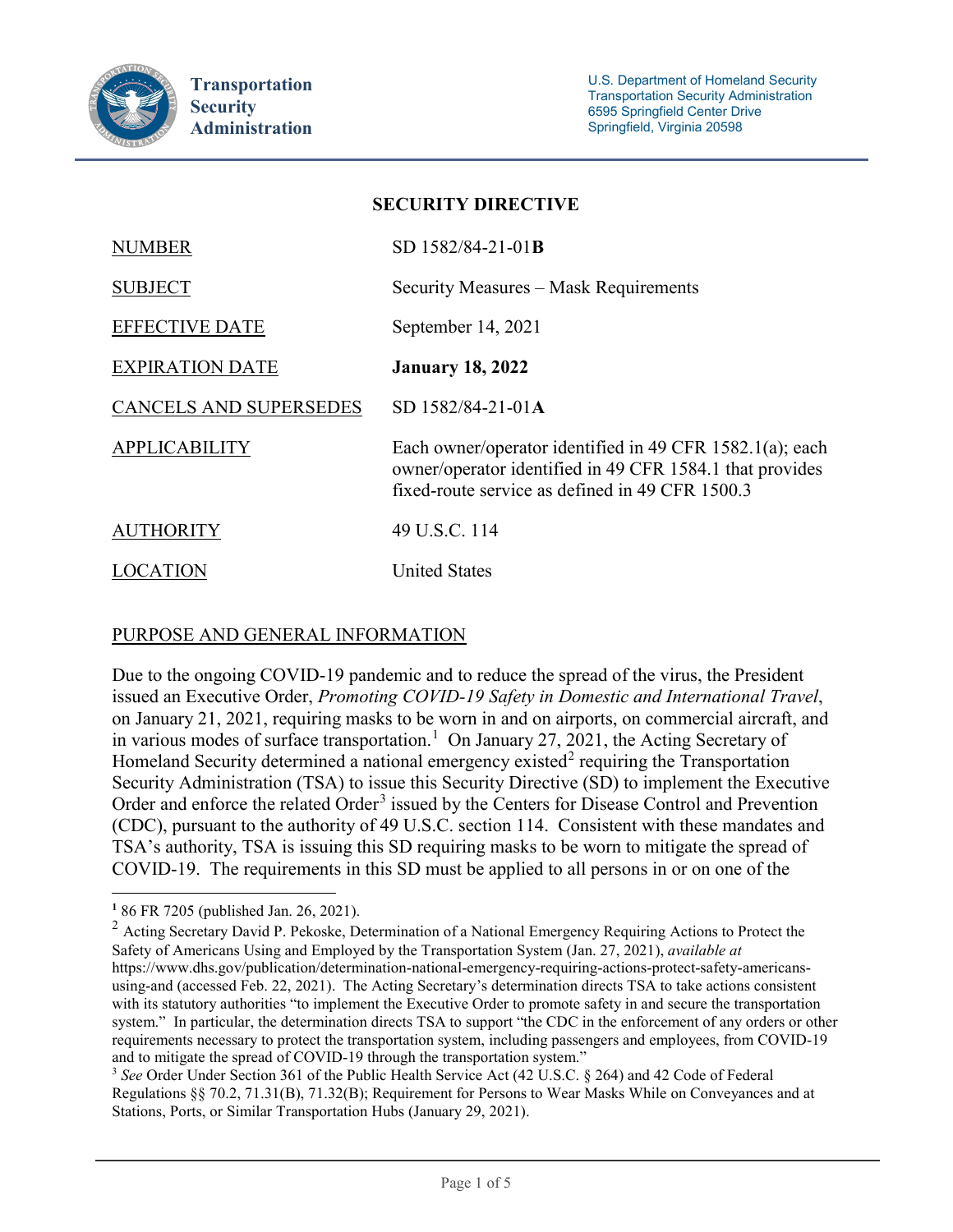conveyances or a transportation facility used by one of the modes identified above, including those already vaccinated**.** TSA developed these requirements in consultation with the Department of Transportation (including the Federal Railroad Administration, the Federal Transit Administration, and the Federal Motor Carrier Safety Administration) and the CDC.

#### **DEFINITIONS**

For the purpose of this SD, the following definitions apply:

*Conveyance* has the same definition as under 42 CFR 70.1, meaning "an aircraft, train, road vehicle, vessel…or other means of transport, including military."

*Mask* means a material covering the nose and mouth of the wearer, excluding face shields.<sup>[4](#page-1-0)</sup>

*Transportation hub/facility* means any airport, bus terminal, marina, seaport or other port, subway stations, terminal (including any fixed facility at which passengers are picked-up or discharged), train station, U.S. port of entry, or any other location that provides transportation subject to the jurisdiction of the United States.

#### ACTIONS REQUIRED

- A. Owner/Operators must notify passengers with prominent and adequate notice of the mask requirements to facilitate awareness and compliance.<sup>[5](#page-1-1)</sup> At a minimum, this notice must inform passengers, at the time tickets are purchased or when otherwise booking transportation *and* at the time the conveyance departs its location after boarding passengers, of the following:
	- 1. Federal law requires wearing a mask while on the conveyance and failure to comply may result in denial of boarding or removal.
	- 2. Refusing to wear a mask is a violation of federal law; passengers may be subject to penalties under federal law.
- B. Owner/Operators must require that individuals wear a mask, except as described in Sections D., E., or F., as follows:
	- 1. Any persons in a public transportation, passenger railroad, or bus conveyance covered by this SD.

<span id="page-1-0"></span><sup>&</sup>lt;sup>4</sup> A properly worn mask completely covers the nose and mouth of the wearer. A mask should be secured to the head, including with ties or ear loops. A mask should fit snugly but comfortably against the side of the face. Masks do not include face shields. Masks can be either manufactured or homemade and should be a solid piece of material without slits, exhalation valves, or punctures. Medical masks and N-95 respirators fulfill the requirements of this SD. CDC guidance for attributes of acceptable masks in the context of this SD is available at [https://www.cdc.gov/quarantine/masks/mask-travel-guidance.html.](https://www.cdc.gov/quarantine/masks/mask-travel-guidance.html)

<span id="page-1-1"></span> $<sup>5</sup>$  Notice may include, if feasible, advance notifications on digital platforms, such as on apps, websites, or email;</sup> posted signage in multiple languages with illustrations; printing the requirement on tickets; or other methods as appropriate.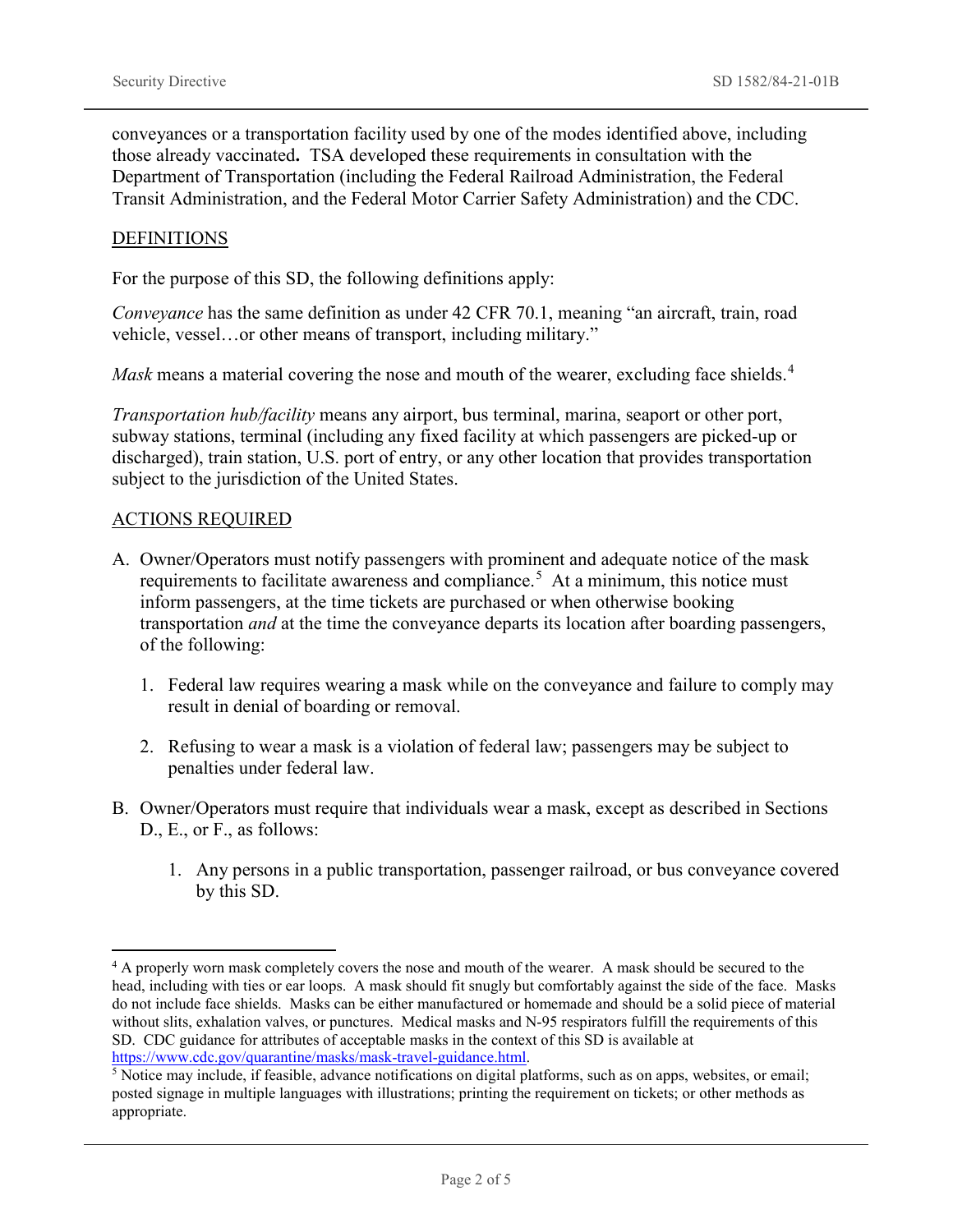- 2. Any person in public areas of transportation hubs/facilities controlled by the owner/operator (such as for purposes of purchasing tickets, waiting areas, and platforms for boarding and disembarking) for the duration of travel, boarding, and disembarking.
- C. Owner/Operators must ensure that direct employees and contractor employees wear a mask at all times when in conveyances or in or around transportation facilities under their control, except as described in Sections D., E., or F.
- D. The requirement to wear a mask does not apply under the following circumstances:
	- 1. When necessary to temporarily remove the mask for identity verification purposes.
	- 2. While eating, drinking, or taking oral medications for brief periods<sup>[6](#page-2-0)</sup>. Prolonged periods of mask removal are not permitted for eating or drinking; the mask must be worn between bites and sips.
	- 3. While communicating with a person who is deaf or hard of hearing, when the ability to see the mouth is essential for communication.
	- 4. If unconscious (for reasons other than sleeping), incapacitated, unable to be awakened, or otherwise unable to remove the mask without assistance.[7](#page-2-1)
- E. The following conveyances are exempted from wearing masks:
	- 1. Persons in private conveyances operated solely for personal, non-commercial use.
	- 2. A driver, when operating a commercial motor vehicle as this term is defined in 49 CFR 390.5, if the driver is the sole occupant of the vehicle.

<span id="page-2-0"></span> <sup>6</sup> The CDC has stated that brief periods of close contact without a mask should not exceed 15 minutes. *See* <https://www.cdc.gov/coronavirus/2019-ncov/php/public-health-recommendations.html>

<span id="page-2-1"></span><sup>&</sup>lt;sup>7</sup> Persons who are experiencing difficulty breathing or shortness of breath or are feeling winded may remove the mask temporarily until able to resume normal breathing with the mask. Persons who are vomiting should remove the mask until vomiting ceases. Persons with acute illness may remove the mask if it interferes with necessary medical care such as supplemental oxygen administered via an oxygen mask.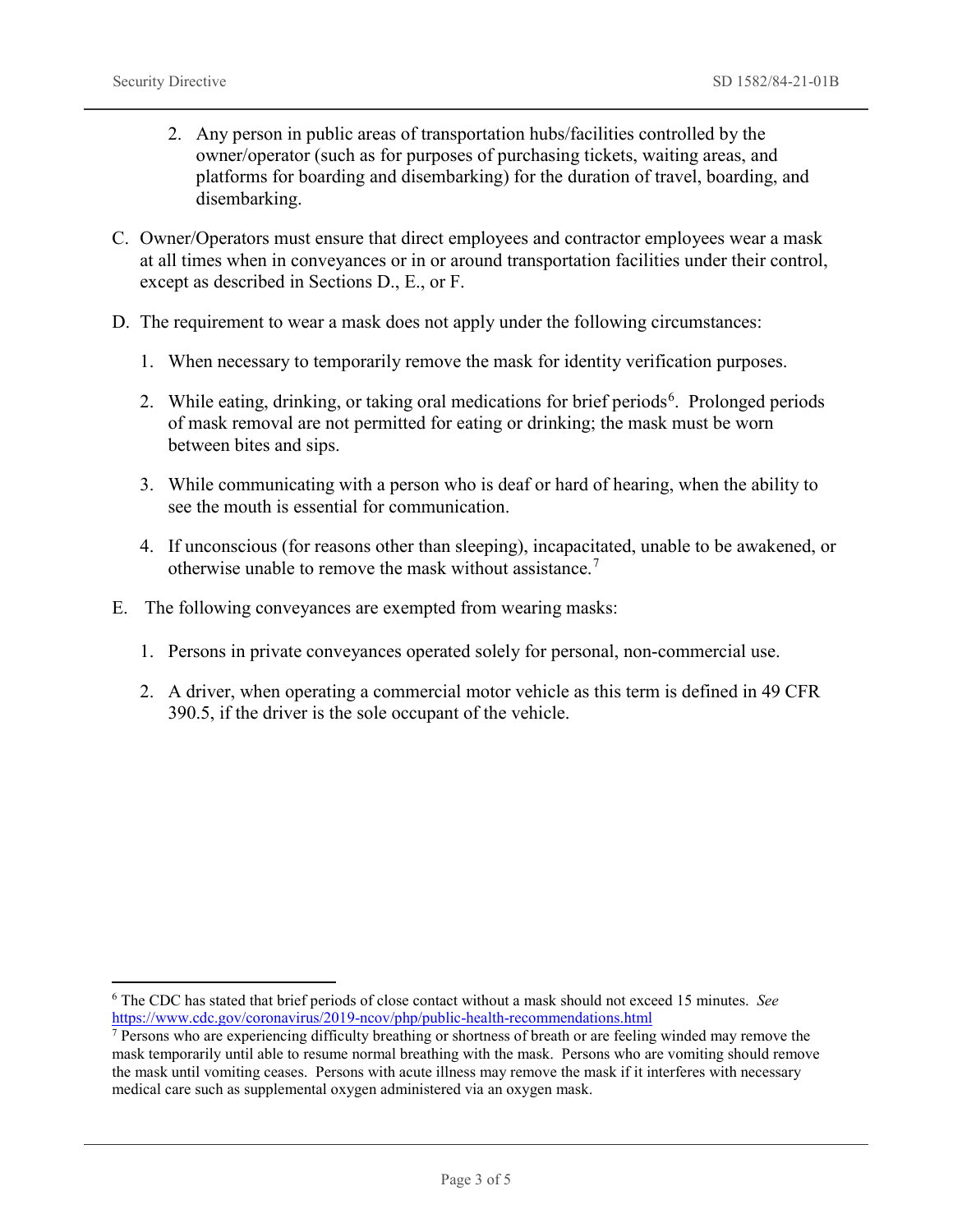- F. This SD exempts the following categories of persons from wearing masks:<sup>[8](#page-3-0)</sup>
	- 1. Children under the age of 2.
	- 2. People with disabilities who cannot wear a mask, or cannot safely wear a mask, because of the disability as defined by the Americans with Disabilities Act (42 U.S.C. 12101 et seq.). $9$
	- 3. People for whom wearing a mask would create a risk to workplace health, safety, or job duty as determined by the relevant workplace safety guidelines or federal regulations.
- G. Owner/Operators must establish procedures to manage situations with persons who refuse to comply with the requirement to wear a mask. At a minimum, these procedures must ensure that if an individual refuses to comply with an instruction given by the owner/operator with respect to wearing a mask, the owner/operator must:
	- 1. Deny boarding;
	- 2. Make best efforts to disembark the individual as soon as practicable; or
	- 3. Make best efforts to remove the individual from the transportation hub/facility.
- H. If an individual's refusal to comply with the mask requirement constitutes a significant security concern, the owner/operator must report the incident to the Transportation Security Operations Center (TSOC) at 1-866-615-5150 or 1-703-563-3240 in accordance with 49 CFR 1570.203.

<span id="page-3-0"></span> <sup>8</sup> Owner/Operators may impose requirements, or conditions of carriage, on persons requesting an exemption from the requirement to wear a mask, including medical consultation by a third party, medical documentation by a licensed medical provider, and/or other information as determined by the owner/operator, as well as require evidence that the person does not have COVID-19 such as a negative result from a SAR-CoV-2 viral test or documentation of recovery from COVID-19. CDC definitions for SAR-CoV-2 viral test and documentation of recovery are available in Frequently Asked Questions at: [https://www.cdc.gov/coronavirus/2019](https://www.cdc.gov/coronavirus/2019-ncov/travelers/testing-international-air-travelers.html) [ncov/travelers/testing-international-air-travelers.html.](https://www.cdc.gov/coronavirus/2019-ncov/travelers/testing-international-air-travelers.html) Owners/Operators may also impose additional protective measures that improve the ability of a person eligible for exemption to maintain social distance (separation from others by 6 feet), such as scheduling travel at less crowded times or on less crowded conveyances, or seating or otherwise situating the individual in a less crowded section of the conveyance or transportation hub/facility Owners/Operators may further require that persons seeking exemption from the requirement to wear a mask request an accommodation in advance.

<span id="page-3-1"></span><sup>9</sup> This is a narrow exception that includes a person with a disability who cannot wear a mask for reasons related to the disability; who, e.g., do not understand how to remove their mask due to cognitive impairment, cannot remove a mask on their own due to dexterity/mobility impairments, or cannot communicate promptly to ask someone else to remove their mask due to speech impairments or language disorders, or cannot wear a mask because doing so would impede the function of assistive devises/technology. It is not meant to cover persons for whom mask-wearing may only be difficult. The CDC issued additional guidance on disability exemptions on March 23, 2021, which is available at [https://www.cdc.gov/quarantine/masks/mask-travel-guidance.html.](https://www.cdc.gov/quarantine/masks/mask-travel-guidance.html)